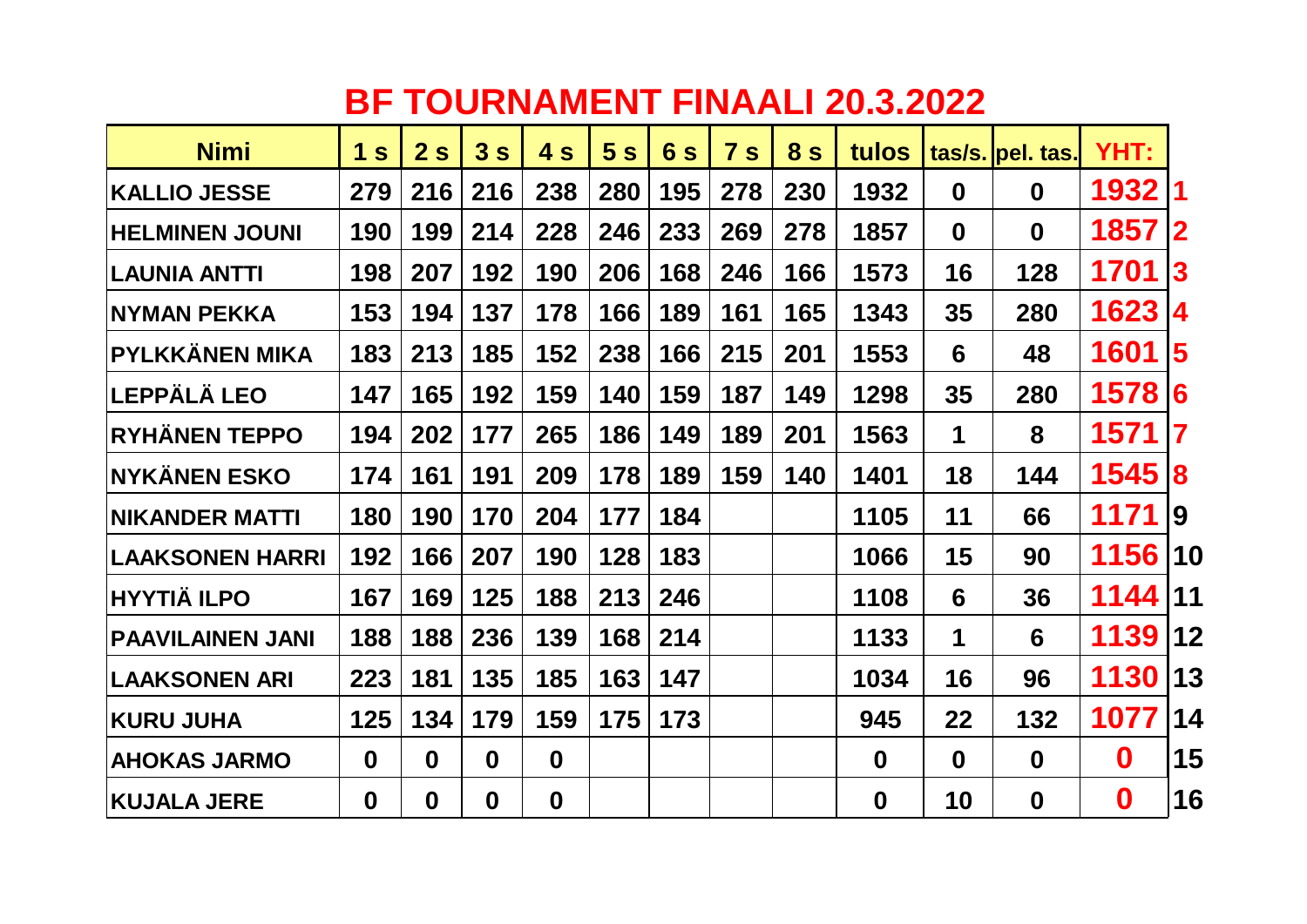## **PUDOTUSPELIT**

| <b>NIMI</b>           | S   |  |  |  |     |    | tulos   tas/s.  pel. tas   YHT: |     |           |
|-----------------------|-----|--|--|--|-----|----|---------------------------------|-----|-----------|
| <b>HELMINEN JOUNI</b> | 205 |  |  |  | 205 |    |                                 | 205 | $\vert 3$ |
| LAUNIA ANTTI          | 198 |  |  |  | 198 | 16 | 16                              | 214 |           |

| <b>NIMI</b>         | 1 <sub>s</sub> | 2s      |  |  |  |     |    | tulos   tas/s.  pel. tas.  YHT: |     |                         |
|---------------------|----------------|---------|--|--|--|-----|----|---------------------------------|-----|-------------------------|
| <b>KALLIO JESSE</b> |                | 228 255 |  |  |  | 483 |    |                                 | 483 |                         |
| <b>LAUNIA ANTTI</b> | <b>236</b>     | 156     |  |  |  | 392 | 16 | 32                              |     | $\overline{\mathbf{2}}$ |